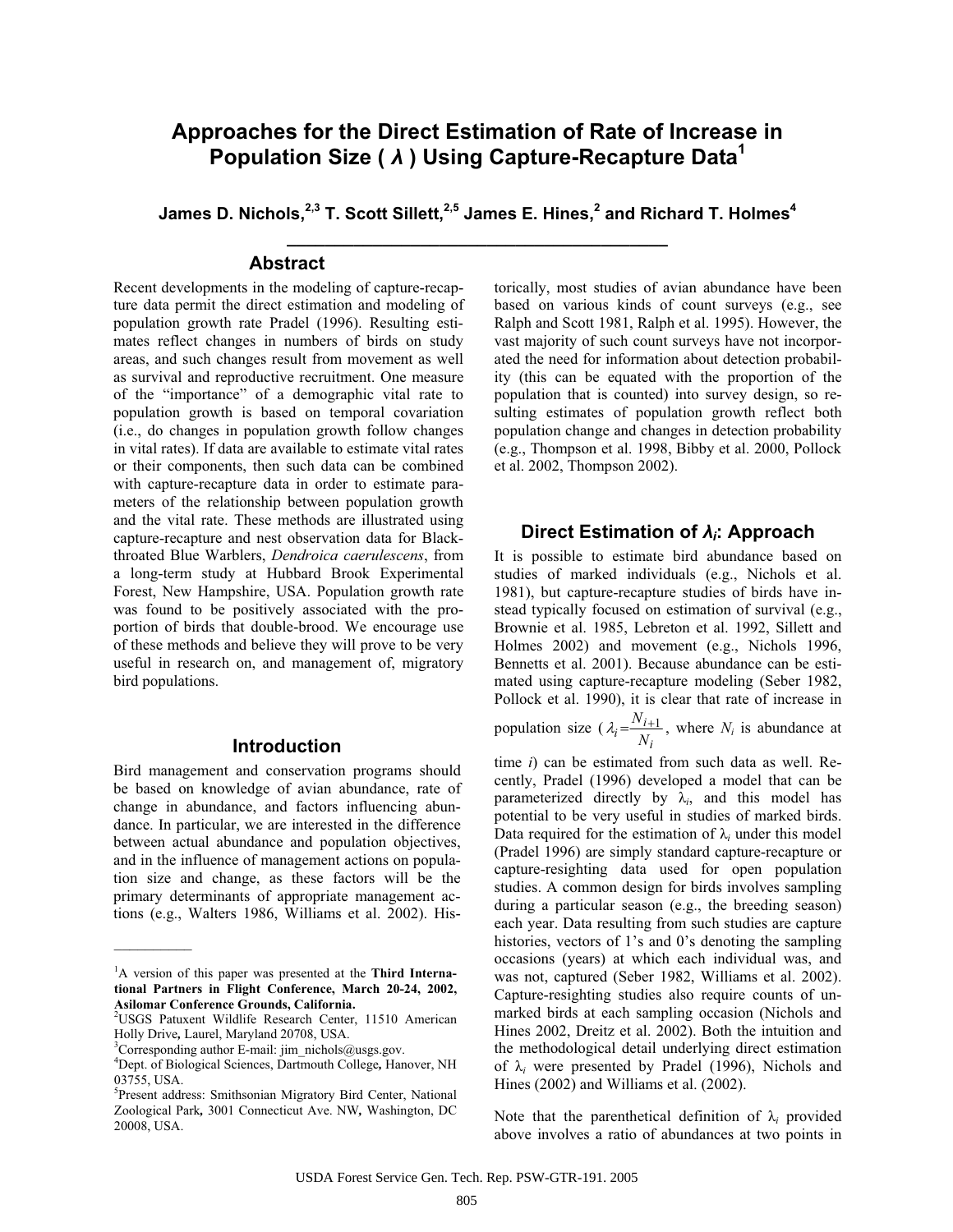time. Indeed the  $\lambda_i$  estimated using capture-recapture data reflect the changes in numbers of animals on the study area. Changes in numbers can occur because of recruitment of young animals, mortality, and movement into and out of the area of interest. This  $\lambda_i$  differs from an asymptotic  $\lambda$  computed from survival and reproductive rate estimates using a projection matrix (Caswell 2001). The asymptotic  $\lambda$  is of interest as well, and reflects the growth rate expected of a population exposed to the same set of survival and reproductive rates year after year. However, it is important to recognize the distinction between these two metrics reflecting population growth. In particular, the asymptotic projection matrix  $\lambda$  is not necessarily expected to correspond closely to the observed rate of change in numbers of animals on an area. The  $\lambda_i$  estimated using capture-recapture data should reflect short-term changes in abundance and should be especially useful for modeling efforts directed at assessing temporal covariation between  $\lambda_i$  and environmental and other covariates. See the discussion in Nichols and Hines (2002) for further details.

### **Direct Estimation of** *Ȝi***: Example**

We used capture-recapture data for Black-throated Blue Warblers, *Dendroica caerulescens*, from a longterm study at Hubbard Brook Experimental Forest, New Hampshire, USA (Holmes et al. 1996; Sillett et al. 2000; Sillett and Holmes 2002, in press), to estimate  $\lambda$ . Capture-recapture data for adult males and females were obtained every breeding season from 1986-2001. We used the general model of Pradel (1996) to compute annual estimates of  $\lambda_i$  (*fig.1*). Point estimates ranged from 0.71 to 1.39 with estimated coefficients of variation falling in the range of about 16 percent to 23 percent. In addition, we fit a different model in which  $\lambda$ was constant over time (i.e., we imposed the constraint that  $\lambda_i = \lambda$ ) and estimated a single overall  $\lambda$  for the entire period as  $\hat{\lambda} = 1.02$ ,  $S\hat{E}(\hat{\lambda}) = 0.02$ . Thus, over the entire period, the estimated rate of population growth was slightly larger than 1, but the approximate 95 percent confidence interval covered 1.

## **"Importance" of Vital Rates to** *Ȝi***: Approaches**

In addition to the ability to estimate  $\lambda_i$ , scientists and managers are interested in the relative "influence" of different vital rates (i.e., rate of survival, reproduction, movement) and demographic components (birds in different age classes or from different locations) on  $\lambda_i$ . The motivation for this interest typically involves the potential to bring about changes in  $\lambda_i$  by implementing

management actions or conservation measures directed at specific vital rates or demographic components. This kind of thinking was important in the establishment of the MAPS avian monitoring program directed at avian survival and production (DeSante et al. 1995). Several approaches exist for assessing the "influence" or "importance" of a vital rate or demographic component on population growth, and two of these use capturerecapture data. One capture-recapture approach is similar to the projection matrix concept of elasticity (Caswell 2001) and addresses the question: "If a certain vital rate or demographic component exhibited a proportional change over a period of interest (e.g., if adult survival between periods *i* and *i* +1 had been reduced by 25 percent), what would the corresponding change in the population growth rate have been (e.g., what would the proportional decrease in  $\lambda_i$  have been)?" This kind of question can be addressed directly with capture-recapture data using reverse-time modeling and estimation methods that are very similar to those used to estimate  $\lambda_i$  (Nichols et al. 2000, Nichols and Hines 2002, Williams et al. 2002).



**Figure 1—**Point estimates of finite rate of population increase,  $\lambda_i$ , and proportion of birds double-brooded,  $\hat{D}_i$  , for Black-throated Blue Warblers from Hubbard Brook, New Hampshire. Estimates of population growth rate were obtained using capture-recapture models (Pradel 1996) and data, and estimates of double-brooding were obtained as binomial parameters based on observations of nesting birds.

The second approach to assessing "importance" of a vital rate or demographic component to  $\lambda_i$  involves temporal (or spatial) covariation. The sort of question addressed is: "Temporal variation in which vital rate(s) or demographic component(s) is most closely associated with temporal variation in  $\lambda_i$ ?" This approach thus focuses on actual temporal covariation over a period of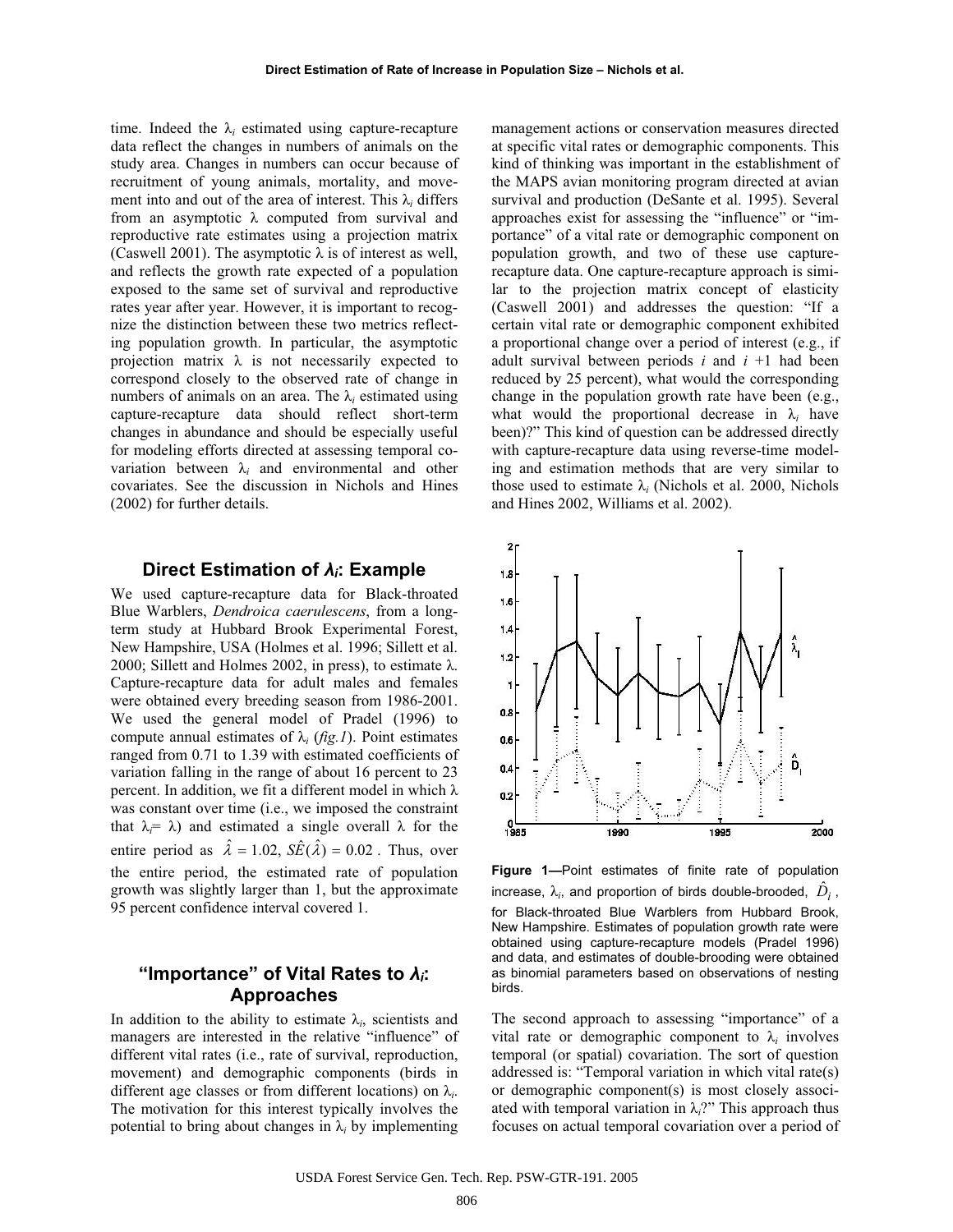study rather than potential variation in  $\lambda_i$  resulting from hypothetical variation of a vital rate or demographic component. This approach can be implemented with capture-recapture data by direct modeling of  $\lambda_i$  as a function of a vital rate or a component of a vital rate. Such modeling results in estimation of a slope parameter relating variation in the vital rate to variation in  $\lambda_i$ .

## **"Importance" of Vital Rates to** *Ȝi***: Example**

In order to illustrate this approach of modeling  $\lambda_i$ , we again used capture-recapture data for Black-throated Blue Warblers from Hubbard Brook, New Hampshire. We used additional data from this study on the proportion of nesting females that was double-brooded each year (Holmes et al. 1992, Sillett and Holmes in press), as this proportion is an important component of reproductive rate. Data to estimate this proportion were simply the number of nesting females located early in the nesting season each year, and the number of those that produced a second brood. Estimates of this proportion (*Di*) varied substantially from year to year and appear to covary with estimates of  $\lambda_i$  (*fig.1*).

There are two approaches for modeling  $\lambda_i$  as a function of this proportion of double broods. The first is to estimate this proportion as a binomial model parameter (*Di*) and then to treat this estimate as a covariate of known value in a capture-recapture model of  $\lambda_i$ . The second approach is to develop a joint likelihood in which the double-brooding parameter is directly estimated from the relevant data, and both  $\lambda_i$  and the relevant slope parameter are estimated directly using the joint likelihood. The advantage of this approach is that it properly incorporates the sampling variance associated with the estimation of *Di*, rather than treating these parameters as known values. We believe that this joint likelihood approach provides a better basis for inference.

We used the second approach to directly estimate the parameters of the following model:

$$
\log(\lambda_i) = \beta_0 + \beta_1 D_i,
$$

where  $D_i$  is again the proportion of females that were double-brooded in year *i*, and the  $\beta_i$  are model parameters. The data for double-brooding were included in the analysis, as were the capture-recapture data, 1986- 2001. The modeling was done using program SURVIV (White 1983) with cell probabilities generated using both the double-brooding and capture-recapture portions of the likelihood. The resulting estimates for the parameters defining the above relationship between double-brooding and population growth rate were:

$$
\hat{\beta}_0 = -0.18, \ \Sigma \hat{E} \ (\hat{\beta}_0) = 0.07, \n\hat{\beta}_1 = 0.79, \ \Sigma \hat{E} \ (\hat{\beta}_1) = 0.23
$$

The positive value of  $\hat{\beta}_1$  indicates evidence of a positive relationship between the proportion of birds double-brooding in year *i* and population growth between spring of year *i* and spring of year *i*+1.

Likelihood ratio tests and Akaike's Information Criterion (see, e.g., Lebreton et al. 1992, Burnham and Anderson 1998) indicated that the above model provided a good description of the data. We conclude that this analysis provides strong evidence of temporal covariation between double-brooding and population growth, with years of substantial double-brooding associated with years of high population growth rate. Double-brooding thus appears to be an important component of reproductive rate that is associated with changes in population growth.

#### **Discussion**

We believe that these new approaches to the direct estimation of  $\lambda_i$ , and metrics reflecting the importance of vital rates and demographic components to  $\lambda_i$ , have great potential for population studies of marked birds. Although observation-based methods will continue to be important for estimating avian abundance and density, we recommend that ecologists involved in studies of marked birds take advantage these new capturerecapture methods for estimating  $\lambda_i$ .

Finally, we believe that there is great potential for developing models that use both capture-recapture and count data to estimate population growth rate and to investigate sources of variation in population growth. Such joint models would contain one component for each data source. The capture-recapture data would be modeled with capture, survival and population growth parameters as described in Pradel (1996), and the count data would be modeled with an initial abundance parameter and population growth parameters (Nichols and Hines 2002). Thus, the  $\lambda_i$  parameters would appear in both portions of the model, with the consequence that both sources of data contribute to their estimation. We would hope that this sort of modeling should permit more precise estimation of population growth rate and, more importantly, provide additional opportunities for modeling population change as functions of relevant covariates.

### **Acknowledgments**

We thank J. Sauer for constructive comments on the initial draft manuscript.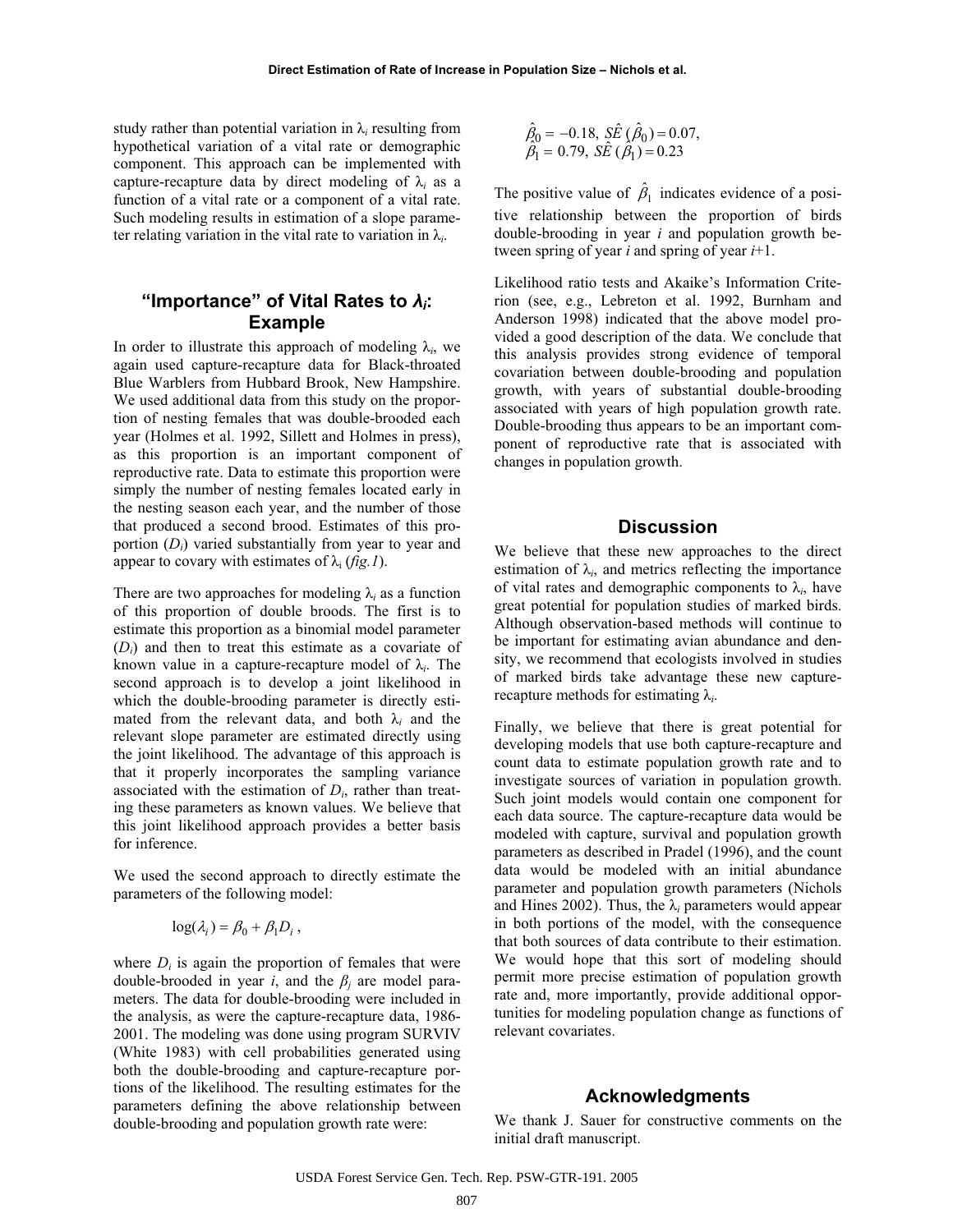### **Literature Cited**

- Bennetts, R. E., J. D. Nichols, J. D. Lebreton, R. Pradel, J. E. Hines, and W. M. Kitchens. 2001. **Methods for estimating dispersal probabilities and related parameters using marked animals.** In: J. Clobert, E. Danchin, A. A. Dhondt, and J. D. Nichols, editors. Dispersal: individual, population, and community. Oxford, UK: Oxford University Press; 3- 17.
- Bibby, C. J., N. D. Burgess, D. A. Hill, and S. Mustoe. 2000. Bird census techniques. 2<sup>nd</sup> Edition. London, UK: Academic Press, 302 p.
- Brownie, C., D. R. Anderson, K. P. Burnham, and D. S. Robson. 1985**. Statistical inference from band recovery data: A handbook.** Second edition. Resource Publication 156. Fish and Wildlife Service, U.S. Department of the Interior.
- Burnham, K. P. and D. R. Anderson. 1998. **Model selection and inference: a practical information-theoretic approach.** New York, NY: Springer; 353 p.
- Caswell, H. 2001. **Matrix population models: construction,**  analysis, and interpretation, 2<sup>nd</sup> edition. Sunderland, MA: Sinauer Associates, Inc.; 722 p.
- DeSante, D. F., K. M. Burton, J. F. Saracco, and B. L. Walker. 1995. **Productivity indices and survival rate estimates from MAPS, a continent-wide programme of constanteffort mist-netting in North America.** Journal of Applied Statistics 22: 935-947.
- Dreitz, V. J., J. D. Nichols, J. E. Hines, R. E. Bennetts, W. M. Kitchens, and D. L. DeAngelis. 2002. **The use of resighting data to estimate the rate of population growth of the snail kite in Florida.** Journal of Applied Statistics 29: 609- 623.
- Holmes, R. T., P. P. Marra, and T. W. Sherry. 1996. **Habitatspecific demography of breeding Black-throated Blue Warblers (***Dendroica caerulescens***): implications for population dynamics.** Journal of Animal Ecology 65: 183- 195.
- Holmes, R. T., T. W. Sherry, P. P. Marra, and K. E. Petit. 1992. **Multiple brooding and productivity of a Neotropical migrant, the Black-throated Blue Warbler (***Dendroica caerulescens***), in an unfragmented temperate forest.** Auk 109: 321-333.
- Lebreton, J. D., K. P. Burnham, J. Clobert, and D. R. Anderson. 1992. **Modeling survival and testing biological hypotheses using marked animals: a unified approach with case studies.** Ecological Monographs 62: 67-118.
- Nichols, J. D. 1996. **Sources of variation in migratory movements of animal populations: statistical inference and a selective review of empirical results for birds.** In: O. E. Rhodes Jr., R. K. Chesser, and M. H. Smith, editors. Population dynamics in ecological space and time. Chicago, IL: University of Chicago Press; 147–197.
- Nichols, J. D. and J. E. Hines. 2002. **Approaches for the direct**  estimation of  $\lambda$  and demographic contributions to  $\lambda$ , **using capture-recapture data.** Journal of Applied Statistics 29: 539-568.
- Nichols, J. D., J. E. Hines, J.-D. Lebreton, and R. Pradel. 2000. **Estimation of contributions to population growth: A reverse-time capture-recapture approach.** Ecology 81: 3362-3376.
- Nichols, J. D., B. R. Noon, S. L. Stokes, and J. E. Hines. 1981. **Remarks on the use of mark-recapture methodology in estimating avian population size.** In: C. J. Ralph and M. J. Scott, editors. Estimating the numbers of terrestrial birds. Studies in Avian Biology 6; 121-136.
- Pollock, K. H., J. D. Nichols, C. Brownie, and J. E. Hines. 1990. **Statistical inference for capture-recapture experiments.**  Wildlife Monographs 107; 97 p.
- Pollock, K. H., J. D. Nichols, T. R. Simons, G. L. Farnsworth, L. L. Bailey, and J. R. Sauer. 2002. **Large scale wildlife monitoring studies: statistical methods for design and analysis.** Environmetrics 13: 105-119.
- Pradel, R. 1996. **Utilization of capture-mark-recapture for the study of recruitment and population growth rate.** Biometrics 52: 703-709.
- Ralph, C. J., J. R. Sauer, and S. Droege, editors. 1995. **Monitoring bird populations by point counts.** General Technical Report PSW-GTR-149. Albany, CA: Pacific Southwest Research Station, Forest Service, U.S. Department of Agriculture; 181 p.
- Ralph, C. J. and J. M. Scott, editors. 1981. **Estimating numbers of terrestrial birds.** Studies in Avian Biology No. 6. Lawrence, KS: Allen Press; 630 p.
- Seber, G. A. F. 1982. **Estimation of animal abundance and related parameters.** New York, NY: Macmillan; 654 p.
- Sillett, T. S. and R. T. Holmes. In press. **Population limitation and the regulation of abundance in a migratory songbird.** In: P. P. Marra and R. Greenberg, editors. Birds of Two Worlds. Washington, DC: Smithsonian Institution Press.
- Sillett, T. S. and R. T. Holmes. 2002. **Variation in survivorship of a migratory songbird throughout its annual cycle.**  Journal of Animal Ecology 71: 296-308.
- Sillett, T. S., R. T. Holmes, and T. W. Sherry. 2000. **Impacts of a global climate cycle on population dynamics of a migratory bird.** Science 288: 2040-2042.
- Thompson, W. L. 2002. **Towards reliable bird surveys: Accounting for individuals present but not detected.**  Auk 119: 18-25.
- Thompson, W. L., G. C. White, and C. Gowan. 1998. **Monitoring vertebrate populations.** San Diego, CA: Academic Press; 365 p.
- Walters, C. J. 1986. **Adaptive management of renewable resources***.* New York, NY: MacMillan; 374 p.